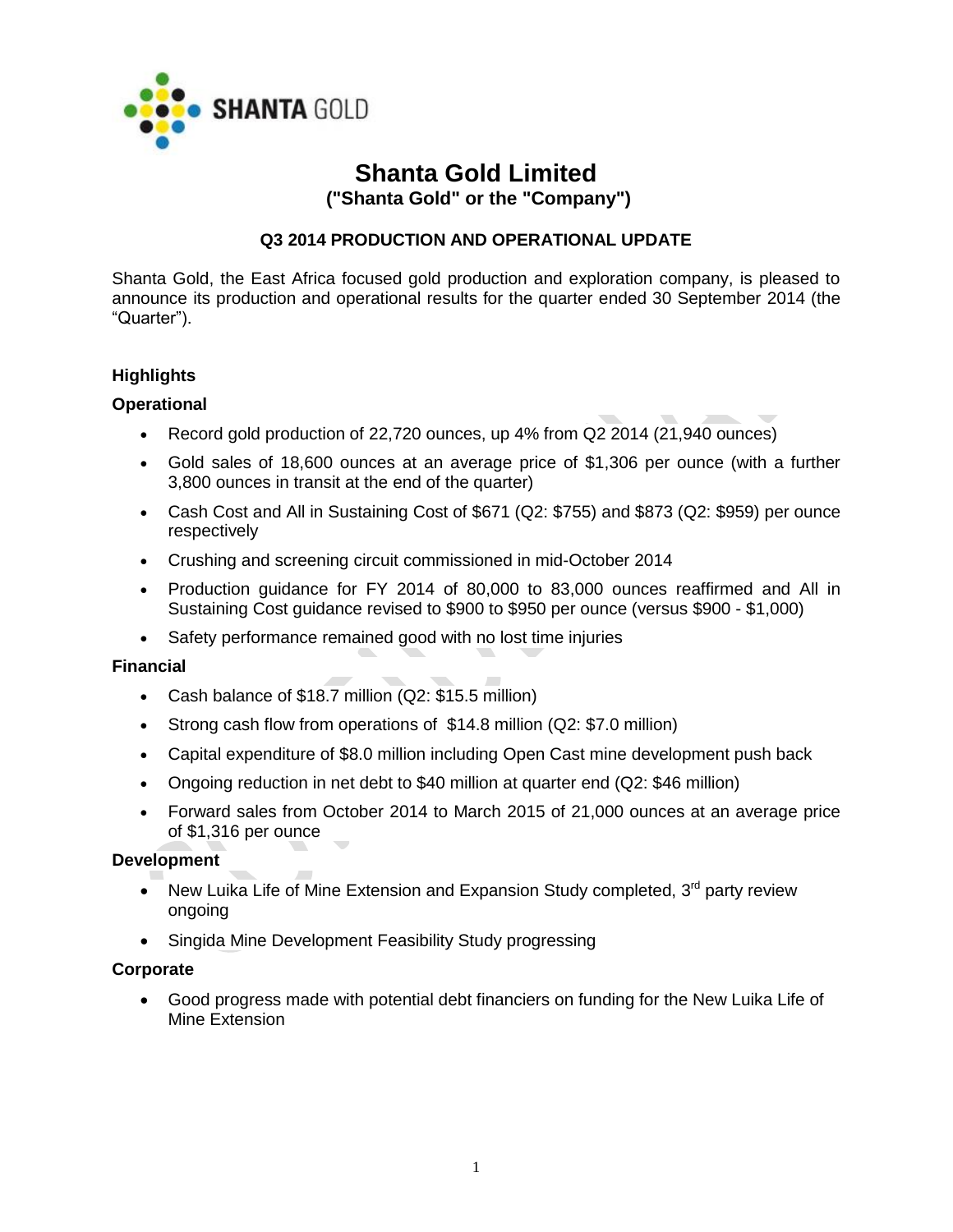

#### **Mike Houston, CEO, commented:**

"I am pleased that production and cost performances continue to trend positively. Although the fourth quarter is unlikely to exceed 19,000 ounces with the Bauhinia Creek and Luika Pit development impacting on ore availability over this period resulting in a lower grade profile, we remain confident of achieving the 2014 production guidance at a lower cost than previously expected.

We are very encouraged by the resource and reserve upgrade announced today which clearly highlights that Shanta has a minimum life beyond 2014 of seven years. We look forward to providing the market with a more detailed Life of Mine (LOM) Plan on completion of the  $3^{rd}$  Party Review which is expected by mid-November."

#### **Conference Call**

Shanta Gold will be hosting a conference call for analysts at 9.00am to discuss the announcement, please find details below:

**Time & Date:** 9.00am - 20 October 2014

**Dial-In:** +44 (0) 1452 554 265

**Passcode:** Shanta Gold

#### **Enquiries:**

#### **Shanta Gold Limited**

Tel: +255 (0) 22 2601 829 Mike Houston / Patrick Maseva-Shayawabaya

## **Nominated Adviser and Joint Broker**

Peel Hunt LLP Tel: + 44 (0)20 7418 8900 Matthew Armitt / Ross Allister

## **Joint Broker**

GMP Securities Europe LLP Tel: + 44 (0)20 7647 2800 Richard Greenfield / Alexandra Carse

## **Financial Public Relations**

FTI Consulting Oliver Winters / Ben Brewerton / Sara Powell Tel: +44 20 7269 7100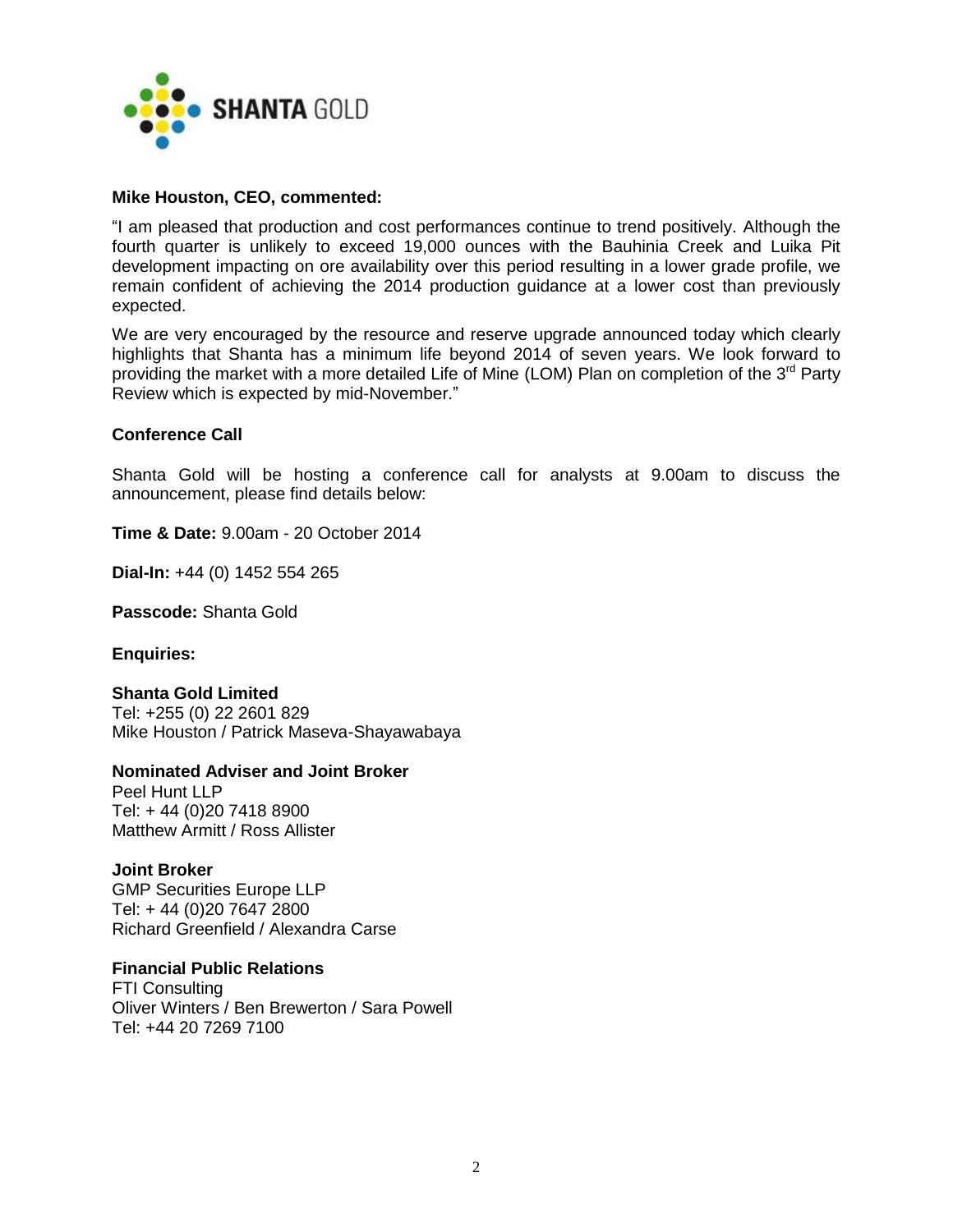

#### **Operational**

#### Production Summary

|                      | Q3 2014 | Q2 2014 | Q1 2014 | Q4 2013 |
|----------------------|---------|---------|---------|---------|
|                      |         |         |         |         |
| Tonnes ore milled    | 153,301 | 140,856 | 132,198 | 111,278 |
| Grade $(g/t)$        | 4.47    | 5.03    | 5.40    | 6.30    |
| Recovery (%)         | 89.1    | 85      | 85      | 86      |
| Gold (ounces)        |         |         |         |         |
| Production           | 22,720  | 21,940  | 20,254  | 19,581  |
| Sales                | 18,600  | 22,400  | 22,059  | 18,800  |
| <b>Realised Gold</b> |         |         |         |         |
| price(US\$)          | 1,306   | 1,307   | 1,297   | 1,320   |
|                      |         |         |         |         |

Gold production at 22,720 ounces was 4% up on the previous quarter driven by an improved tonnes milled, recovery and additional ounces recovered from the CIL circuit. The lower grade reflects the need to utilize higher volumes of lower grade ore from the Luika pit and stockpile to meet the higher than anticipated plant demand. We expect plant throughput to stabilize at 50,000 tonnes per month with recoveries broadly in line with the current quarter now that the elution plant has been completed.

The higher gold recovery is a reflection of the first full quarter of operation of the elution plant which also includes a threefold increase in silver production.

Given the year to date production, we forecast 2014 production will be at the top end of our guidance of 80,000 to 83,000 ounces. However the on-going pushback at Bauhinia Creek and the early stage development of the Luika Pit is likely to influence production during the next two quarters as a result of limited quantities of high grade ore being available and we are therefore anticipating a maximum production of 19,000 ounces in Quarter 4. It is forecast that the grade will improve in 2015 but will be influenced if plant throughput exceeds mine plans and lower grade gravels or stockpile ore are used to make up the shortfall.

The Bauhinia Creek push back based on the 160 metre pit design commenced in Quarter 2 and is scheduled to be largely completed at the end of 2015. The cost of the development capital for Bauhinia Creek and Luika (opened in March 14) for 2014 is anticipated at \$7 million with a further \$8 million forecast in 2015. The Bauhinia Creek push back will enable access to the high grade open pit ore reserves and provide considerable operational flexibility at a time when the underground mining will be ramping up to full capacity. The average LOM strip ratio for all opencast operations is forecast to be 12.8.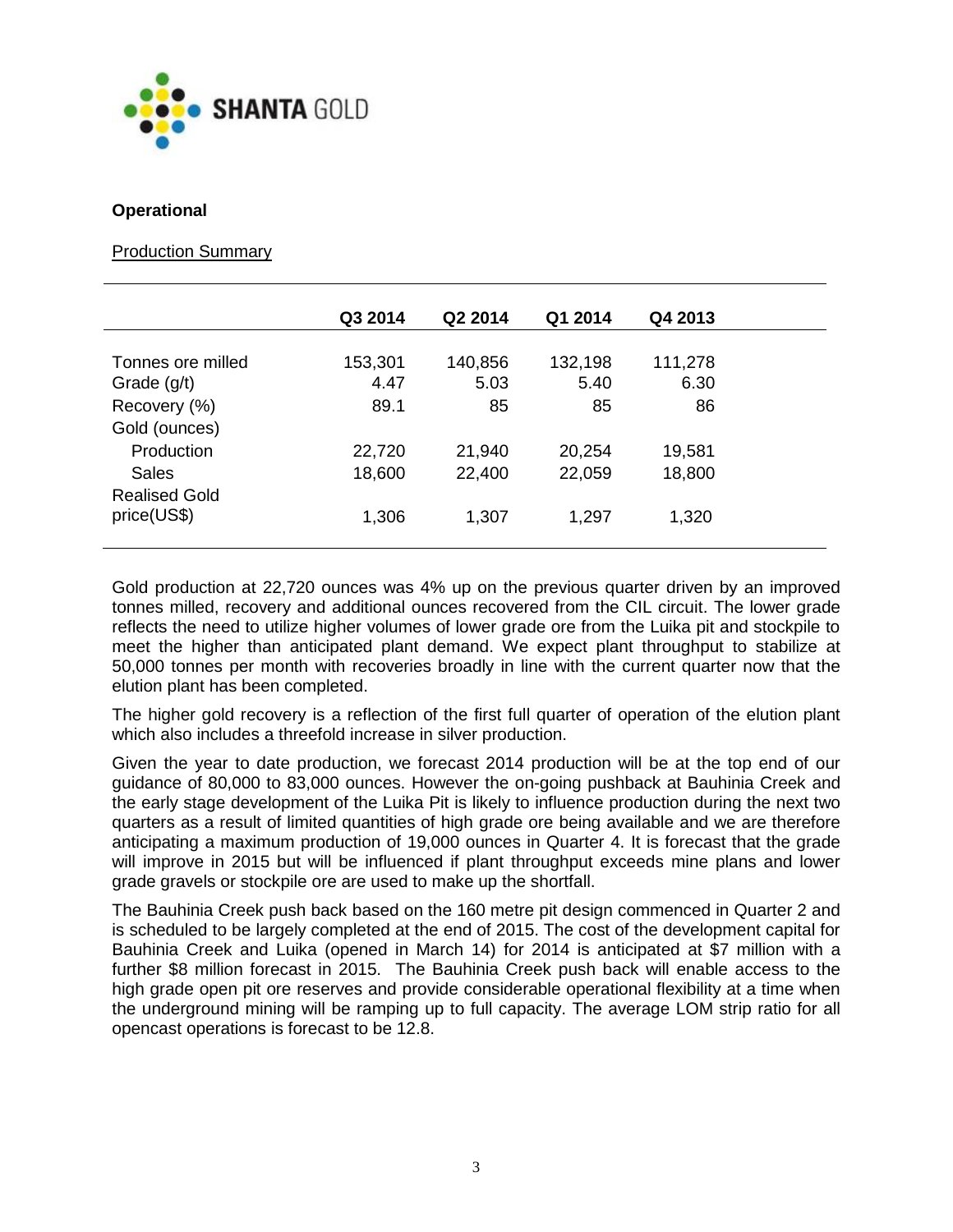

#### Plant Upgrade

The crushing/screening circuit was commissioned mid-October on budget but slightly behind schedule. The current crushing circuit including rented equipment will now remain in place until the end of November as a backup until management are completely comfortable with the new circuit. Cost savings and subject to ore availability, higher throughput are forecast from 2015.

#### Power Costs

The effectiveness of the Heavy Fuel Oil ("HFO") plant continues to improve with the mine now operating at 94% HFO. The Company continues to evaluate longer term power solutions with encouraging outcomes.

#### Safety, Health and Environment

Safety performance has remained good and no lost time injuries have been recorded for the year to date.

#### **Financial**

18,600 ounces of gold, including fulfillment of forward sales commitments, were sold during the Quarter at an average price of \$1,306 per ounce. At the end of the quarter, 3,800 ounces were in transit and were thus sold in early October.

As at 30 September, the Company had hedged to March 2015, 21,000 ounces at an average price of \$1,316 per ounce.

Cost performance for the Quarter was good with "Cash Cost" (Note 1) of \$671 per ounce and "All in Sustaining Cost" (AISC) (Note 2) of \$873 per ounce, both lower than the previous quarter.

Capital expenditure in the Quarter amounted to \$8.0 million. Of this, \$3.9 million was on the ongoing Bauhinia Creek open pit development whilst \$1.5 million was on the Crushing and Screening Circuit and \$0.5 million on the Elution/electro-winning plant.

Cash generation in the Quarter was strong with \$14.8 million generated from operations. This was applied mainly to fund the capital expenditure of \$8.0 million as well as loan and interest repayments of \$3.2 million. As a result, the cash balance at quarter end was \$18.7 million, an increase of \$3.2 million from the previous quarter. The Company has repaid \$8.4 million of the bank loan since the beginning of the year. Net debt at quarter end amounted to \$40 million, including the \$25 million Convertible Loan Notes redeemable in 2017.

Note 1: Cash Cost - Back of mine operating and administrative costs excluding royalty

Note 2: AISC - Cash cost plus royalty, stay in business capital expenditure, interest and G & A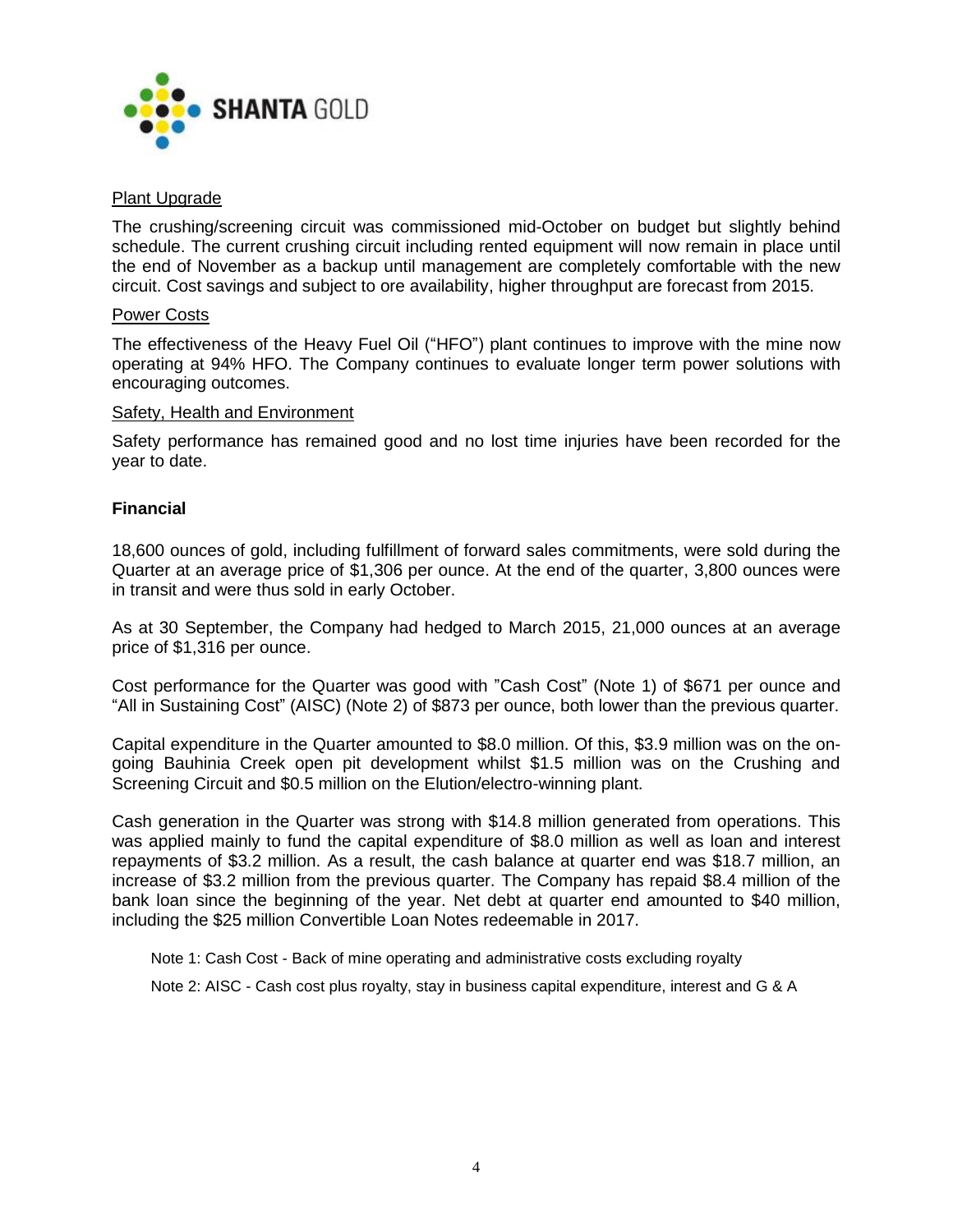

#### **Development**

#### New Luika Life of Mine and Expansion Project

The Company has completed the LOM extension study based on the upgraded reserve and is awaiting completion of a  $3<sup>rd</sup>$  party Review of the Bankable Feasibility Study.

The reserve upgrade announced today highlights an increase from 456 koz (2.5 mt at 5.6 g/t) to 690 koz (4.9 mt at 4.3 g/t) versus the January 2014 Reserve announcement. These figures include the depletion of ore mined to date and support the work done on the LOM extension

The Resource Statement has highlighted the opportunity to upgrade further ounces from inferred to indicated and several ore bodies remain open at depth. In addition with New Luika centered in what is highly prospective ground, the Company is confident that it will continue to discover new resources both in the current mining license and within an economic trucking distance from the processing plant.

The Company has focused on the following four key aspects in deciding on the base case LOM model:

- (i) Ensure the Company remains in top quartile grade wise and in the lower quartile of the cost curve through on-going cost improvements
- (ii) Financial flexibility continued reduction of debt profile
- (iii) Growth Flexibility internally and through acquisitions
- (iv) Deliver value to shareholders through balancing capital growth and potential for dividends

The Company is considering two possible scenarios - firstly a fast track growth option and secondly a mine optimization option that allows growth to be introduced when market conditions are more attractive. Management and the Board are extremely conscious of ensuring financial stability and reduction of debt in what are volatile market conditions.

A final decision on which development scenario will be undertaken by the Company will be made upon conclusion of the  $3<sup>rd</sup>$  party review and prevailing market conditions.

It is the Company's intention to provide the market with a detailed outcome of the LOM plan during Quarter 4 once the  $3<sup>rd</sup>$  party review has been completed.

#### Singida

Singida remains an important project and good progress is being made on upgrading the current feasibility study. This project will be deferred to first allow the relocation exercise to be completed and also to establish if the mine life can be extended.